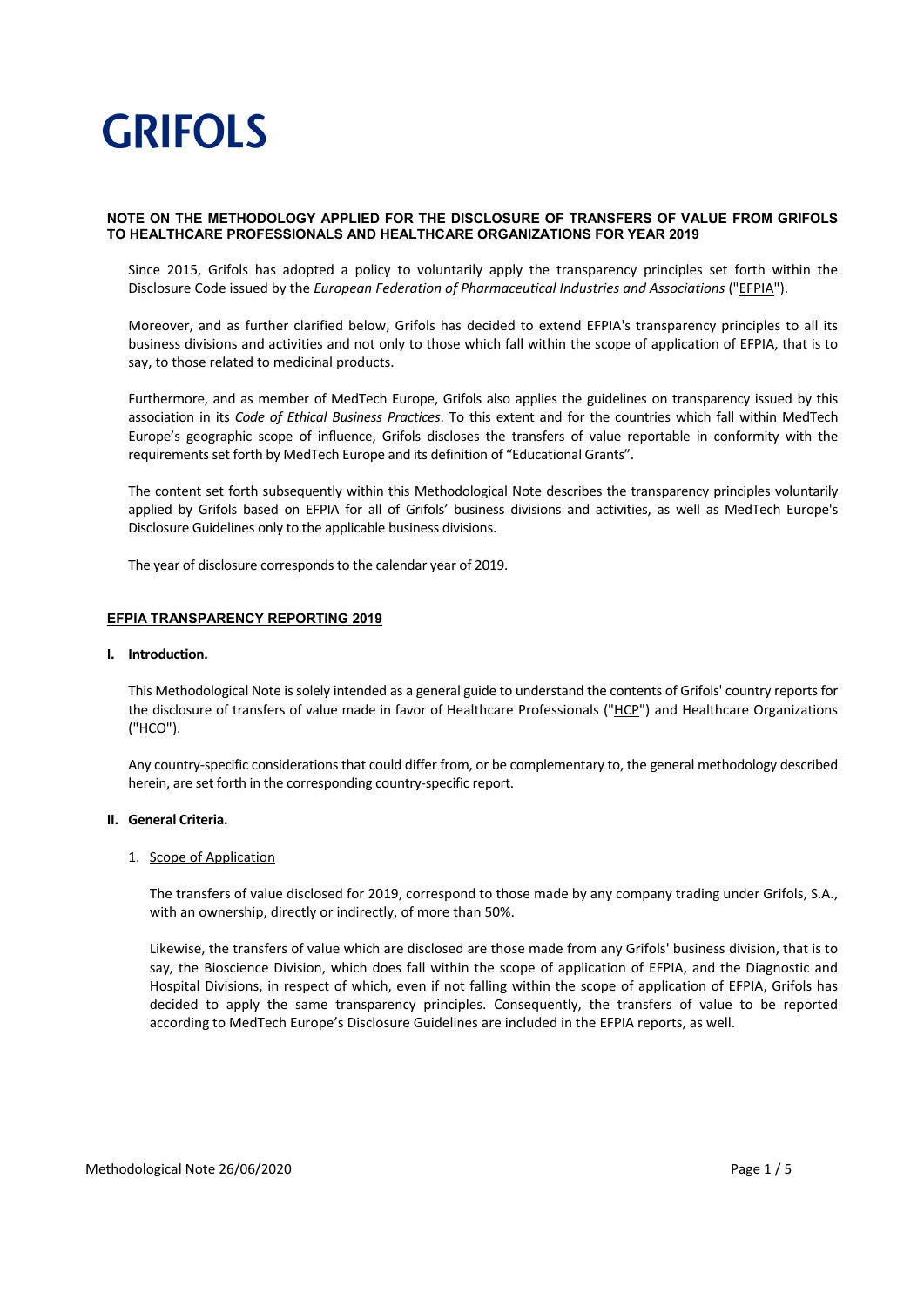

The following general criteria are applicable:

a) In those countries where the Grifols subsidiary is a member of the local association adhered to EFPIA, the transfers of value are disclosed following the principles set forth by the local association code. Generally, the transfers of value made in favor of HCPs are disclosed on an individual basis, provided that the previous and written consent has been obtained from the HCP in accordance with the applicable personal data protection laws. When such consent is not obtained, the transfers of value are disclosed in an aggregate basis. The transfers of value made in favor of HCOs are disclosed in an individual basis. Transfers of value related to research and development (" $R&D$ ") activities are disclosed in an aggregate basis.

b) In those countries where the Grifols subsidiary is not a member of the local association adhered to EFPIA, the transfers of value are disclosed following the general principles set forth by EFPIA's Disclosure Code.

Finally, in those countries where, even if under the scope of EFPIA's Disclosure Code, a local law or equivalent legal rule on transparency exists, the transfers of value are disclosed applying such local legal requirements.

### 2. Healthcare Professional (HCP) / Healthcare Organization (HCO)

The transfers of value that are disclosed are those made by Grifols in favor of any HCP and HCO whose principal, primary or main practice is located within a country covered by EFPIA.

### 3. Publication

Grifols is publishing one report per country through Grifols website: www.grifols.com.

In those countries where the Grifols subsidiary is a member of the local association, the publication will be performed according to the local code. For instance, publication will be performed through a central platform, when applicable.

#### **III. Transfers of Value**

The transfers of value which are disclosed are the following:

- a) Services rendered by HCPs and HCOs in favor of Grifols: the fees and expenses covered by Grifols in accordance with each services agreement are disclosed.
- b) Sponsorships of HCPs to attend educational or promotional events organized by Grifols or by third parties: the costs of registration fees, travel and accommodation covered by Grifols in relation to the event are disclosed.
- c) Sponsorships agreements entered into by Grifols with third parties for educational events: the actual costs covered by Grifols in accordance with each sponsorship agreement are disclosed.
- d) Donations and grants: the amounts of the donation and grant covered by Grifols in favor of HCOs are disclosed.
- e) Research and Development: the transfers of value derived from R&D activities, which, according to EFPIA's Disclosure Code should be made public, are disclosed. These transfers of value, which are disclosed in an aggregate basis, refer to fees and costs relating such activities, as well as those amounts corresponding to research grants. Likewise, when the R&D activities are executed through a Contract Research Organization ("CRO"), the transfers of value made through such CROs are disclosed.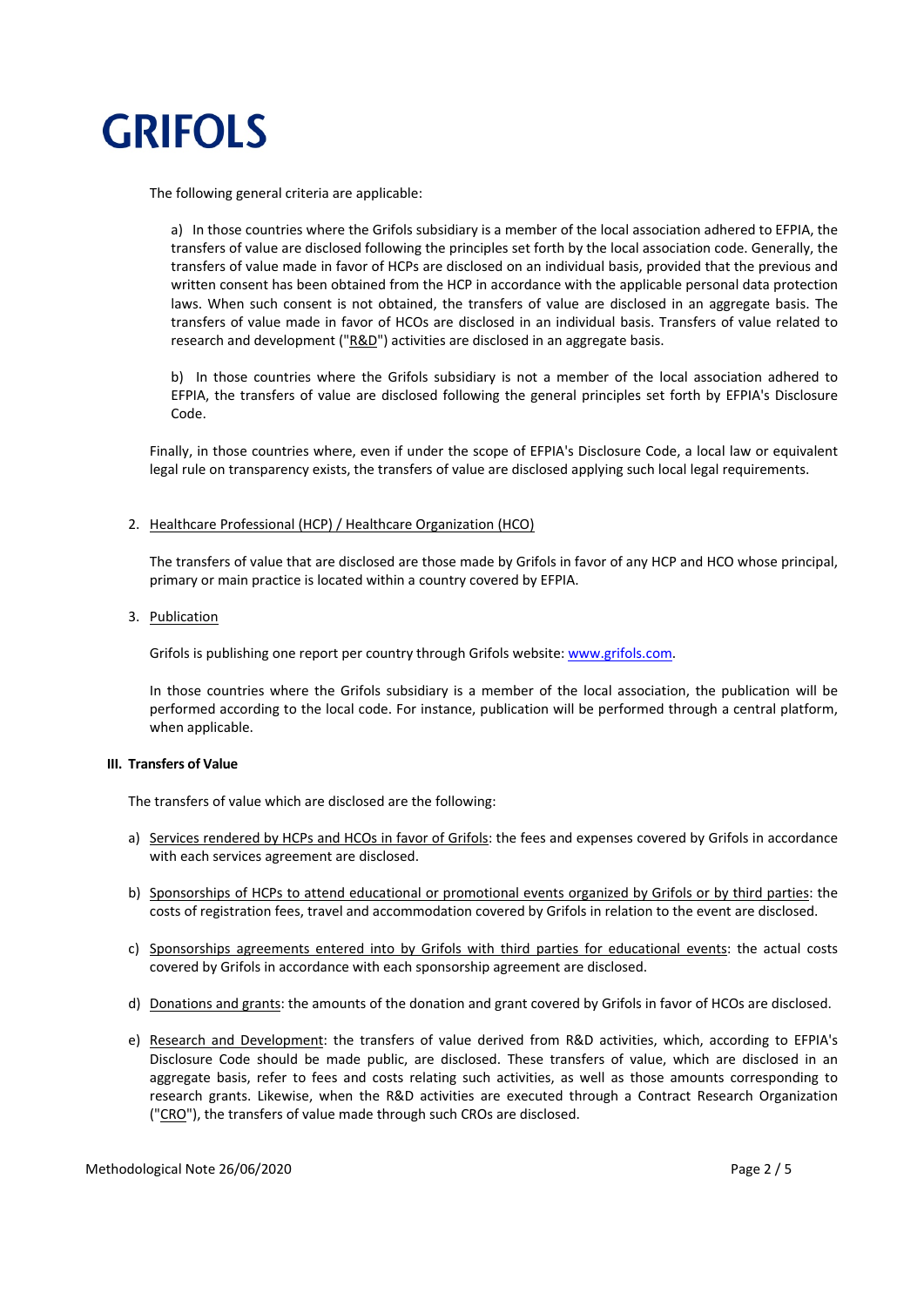f) Transfers of Value made by Grifols indirectly (through third parties): when the transfers of value, which are made in favor of HCPs and/or HCOs as their final recipients, are made through third parties, Grifols also discloses them in so far Grifols has knowledge of such recipients.

### **IV. Amounts Disclosed**

- a) The amounts disclosed include any taxes and/or withholdings that in each case may correspond, that is to say, the transfers of value are disclosed in their gross amount.
- b) The amounts are disclosed in Euros and/or in the official currency of the country of the recipient.

The transfers of value originally made in a different currency, are converted to the official currency of the country of the recipient. The exchange rate applied for the currency conversion, has been obtained from the European Central Bank (www.ecb.int).

The conversion to Euros of the disclosed amounts has been done by applying the average official exchange rate for year 2019 among the corresponding currencies, issued by the European Central Bank.

- c) The amounts disclosed correspond to the transfers of value made during the 2019 calendar year:  $1<sup>st</sup>$  January to 31<sup>st</sup> December 2019, both included.
- d) The general rule applied by Grifols is that a transfer of value is subject to 2019 disclosure, when the date of its actual payment falls within 2019 calendar year.

This general rule is applicable to donations and grants, sponsorship agreements, R&D activities and to other services rendered by HCPs and HCOs. The costs related to such R&D activities and to such other services, are disclosed in the same disclosure year in which the corresponding rendered services have been paid.

However, for transfers of value consisting *only* in disbursement of costs relating events organized by Grifols or by third parties (that is to say, costs relating registration, travel and accommodation), the date considered for the disclosure of such costs, is the date the event has taken place.

\*\*\*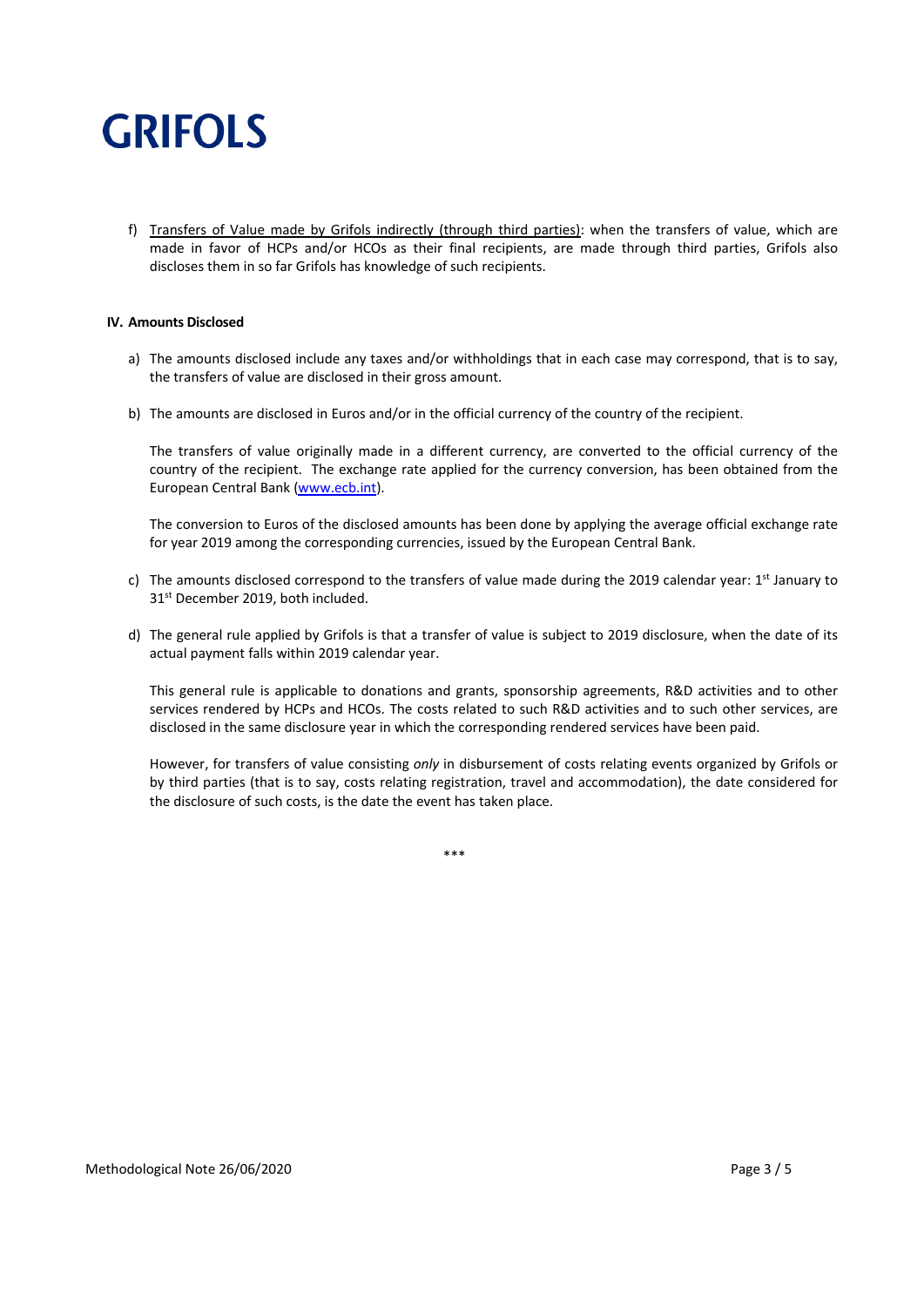### **MEDTECH EUROPE TRANSPARENCY REPORTING 2019**

### **I. Introduction.**

Grifols supports Medical Education through the provision of Educational Grants to HCOs in compliance with the rules set out in the MedTech Europe Code, including the obligation to disclose these Educational Grants. The Code also requires the disclosure of transfers of value provided to Professional Conference Organizers ("PCO") for the advancement of educational purposes, when acting independently of an HCO.

This note is intended to serve as supporting documentation for a comprehensive understanding of the 2019 Grifols disclosure according to the MedTech Europe's Disclosure Guidelines.

### **II. General Criteria.**

### 1. Scope of Application

The Educational Grants disclosed for 2019, pursuant to the MedTech Europe Code, correspond to those made by any company trading under Grifols, S.A., with an ownership, directly or indirectly, of more than 50%.

The Educational Grants which are disclosed are those made from the Grifols' Diagnostic and Hospital Divisions (excluding subdivisions out of the scope of MedTech Europe, like nutrition and food supplement products) to HCOs based or registered within the MedTech Europe geographic area of influence, regardless the Grifols company that performs the payment or the country in which a particular educational event or activity took place.

In those countries where Grifols is subject to the compliance of a local law or equivalent legal rule on transparency, the Educational Grants are disclosed applying such local legal requirements.

### 2. Process

Grifols establishes a single transparency process to identify and collect all the data referring to Educational Grants pursuant to the Disclosure Guidelines. All funds and payments are identified through review and analysis of financial data and through referencing additional data such as related educational program or event, date of performance, amount and other relevant information.

Once collected and calculated, the yearly aggregate amount corresponding to each HCO beneficiary has been submitted into the MedTech Europe disclosure platform before 30<sup>th</sup> June 2020. Payments performed through a PCO are also included identifying the HCO as beneficiary. Information on the individual payments is available upon request of the HCO.

Grifols has documented the Educational Grants in the respective written agreement, including the clauses for information and consent (when applicable) of the publication of the data.

### 3. Publication

Grifols has submitted all the Educational Grants into the MedTech Europe single platform (Ethical MedTech Europe website) launched for Member Companies to disclose transfers of value in MedTech Europe geographic area of influence.

The information is publicly available in the following link as of 31<sup>st</sup> August 2020:

http://transparentmedtech.eu/medtech‐public/